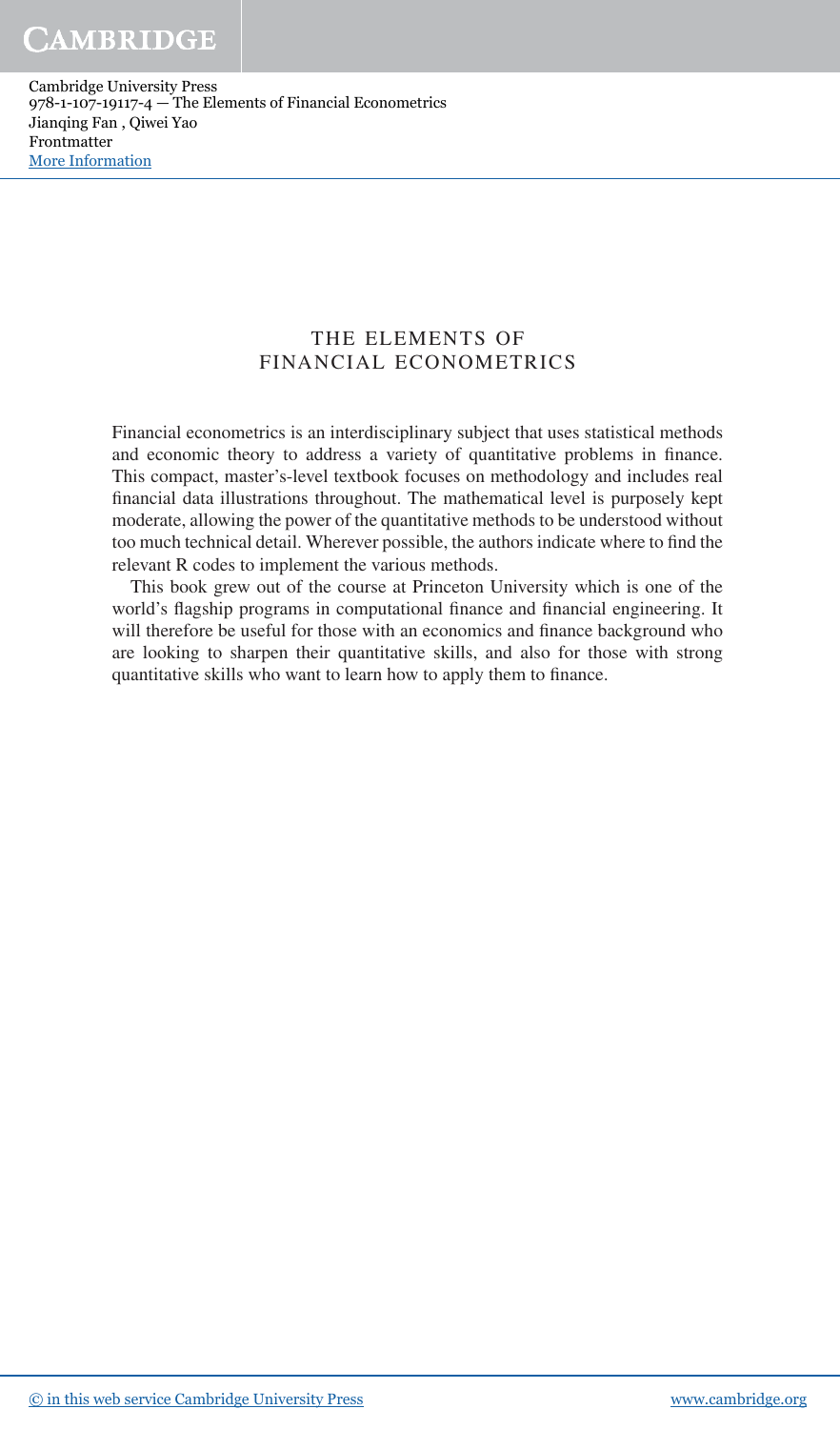Cambridge University Press 978-1-107-19117-4 — The Elements of Financial Econometrics Jianqing Fan , Qiwei Yao Frontmatter [More Information](www.cambridge.org/9781107191174)

# THE ELEMENTS OF FINANCIAL ECONOMETRICS

## JIANQING FAN

*Princeton University, New Jersey*

## QIWEI YAO

*London School of Economics and Political Science*

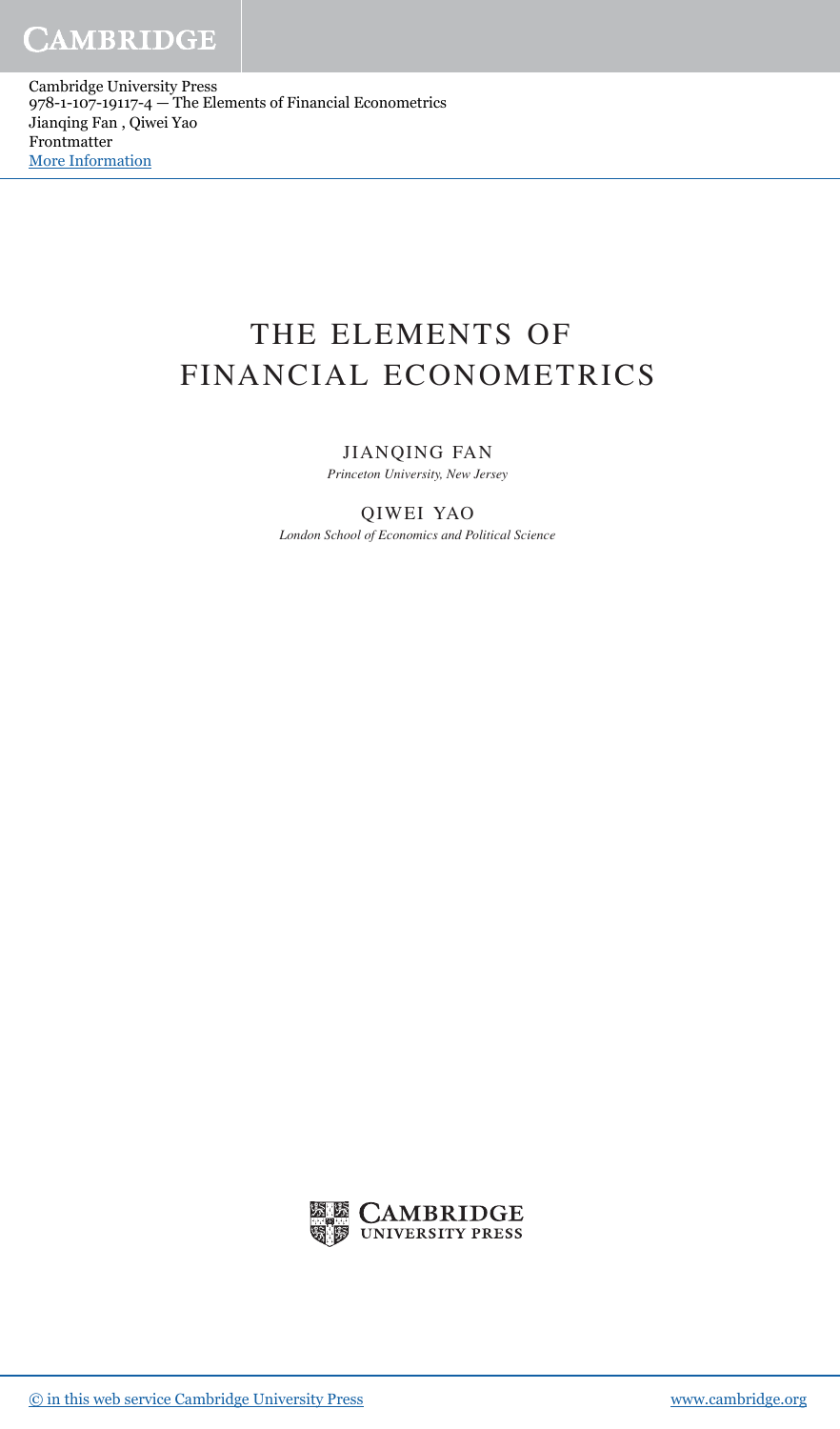Cambridge University Press 978-1-107-19117-4 — The Elements of Financial Econometrics Jianqing Fan , Qiwei Yao Frontmatter [More Information](www.cambridge.org/9781107191174)



University Printing House, Cambridge CB2 8BS, United Kingdom One Liberty Plaza, 20th Floor, New York, NY 10006, USA 477 Williamstown Road, Port Melbourne, VIC 3207, Australia 4843/24, 2nd Floor, Ansari Road, Daryaganj, Delhi–110002, India

79 Anson Road, #06-04/06, Singapore 079906

Cambridge University Press is part of the University of Cambridge.

It furthers the University's mission by disseminating knowledge in the pursuit of education, learning, and research at the highest international levels of excellence.

> www.cambridge.org Information on this title: www.cambridge.org/9781107191174 DOI: 10.1017/9781108120616

© 2015 Science Press This edition  $\odot$  2017 Science Press under license to Cambridge University Press

This publication is in copyright. Subject to statutory exception and to the provisions of relevant collective licensing agreements, no reproduction of any part may take place without the written permission of Cambridge University Press.

First published 2017

Printed in the United Kingdom by Clays, St Ives plc

A catalogue record for this publication is available from the British Library.

#### ISBN 978-1-107-19117-4 Hardback

Additional resources for this publication at www.cambridge.org/fanyao

Cambridge University Press has no responsibility for the persistence or accuracy of URLs for external or third-party Internet websites referred to in this publication and does not guarantee that any content on such websites is, or will remain, accurate or appropriate.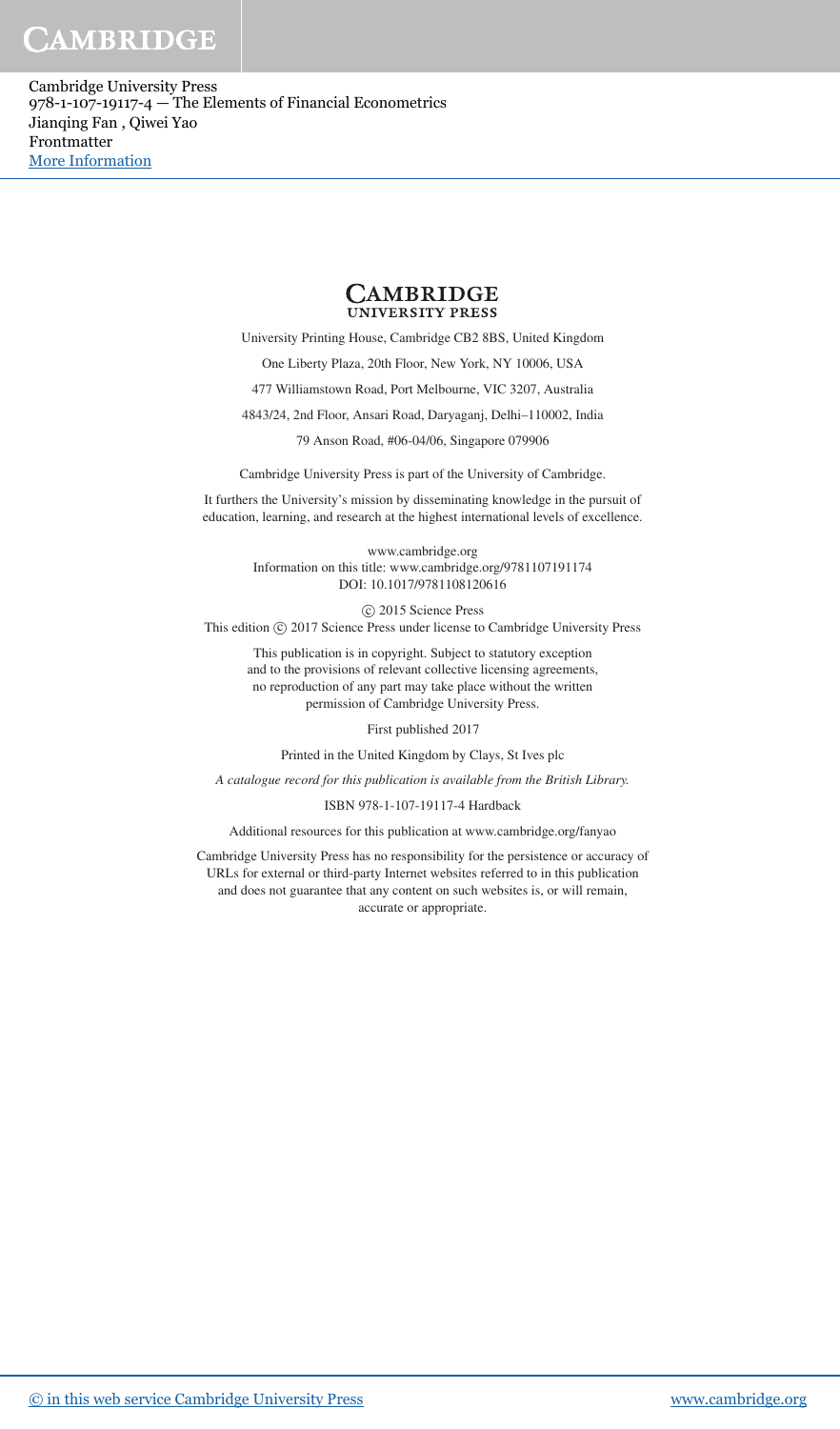Cambridge University Press 978-1-107-19117-4 — The Elements of Financial Econometrics Jianqing Fan , Qiwei Yao Frontmatter [More Information](www.cambridge.org/9781107191174)

## **Contents**

|                | Preface              |                                                         | <i>page</i> ix |
|----------------|----------------------|---------------------------------------------------------|----------------|
| 1              | <b>Asset Returns</b> |                                                         | 1              |
|                | 1.1                  | Returns                                                 | $\mathbf{1}$   |
|                | 1.2                  | Behavior of financial return data                       | $\overline{7}$ |
|                | $1.3\,$              | Efficient markets hypothesis and statistical models for |                |
|                |                      | returns                                                 | 16             |
|                | 1.4                  | Tests related to efficient markets hypothesis           | 21             |
|                | 1.5                  | Appendix: Q-Q plot and Jarque-Bera test                 | 27             |
|                | 1.6                  | Further reading and software implementation             | 29             |
|                | 1.7                  | Exercises                                               | 30             |
| $\overline{2}$ |                      | <b>Linear Time Series Models</b>                        | 33             |
|                | 2.1                  | Stationarity                                            | 33             |
|                | 2.2                  | Stationary ARMA models                                  | 36             |
|                | 2.3                  | Nonstationary and long memory ARMA processes            | 53             |
|                | 2.4                  | Model selection using ACF, PACF and EACF*               | 58             |
|                | 2.5                  | Fitting ARMA models: MLE and LSE                        | 62             |
|                | 2.6                  | Model diagnostics: residual analysis                    | 72             |
|                | 2.7                  | Model identification based on information criteria      | 77             |
|                | 2.8                  | Stochastic and deterministic trends                     | 79             |
|                | 2.9                  | Forecasting                                             | 87             |
|                | 2.10                 | Appendix: Time series analysis in R                     | 101            |
|                | 2.11                 | Exercises                                               | 105            |
| 3              |                      | <b>Heteroscedastic Volatility Models</b>                | 109            |
|                | $3.1\,$              | ARCH and GARCH models                                   | 110            |
|                | 3.2                  | Estimation for GARCH models                             | 125            |
|                | 3.3                  | ARMA-GARCH models                                       | 143            |
|                | 3.4                  | Extended GARCH models                                   | 144            |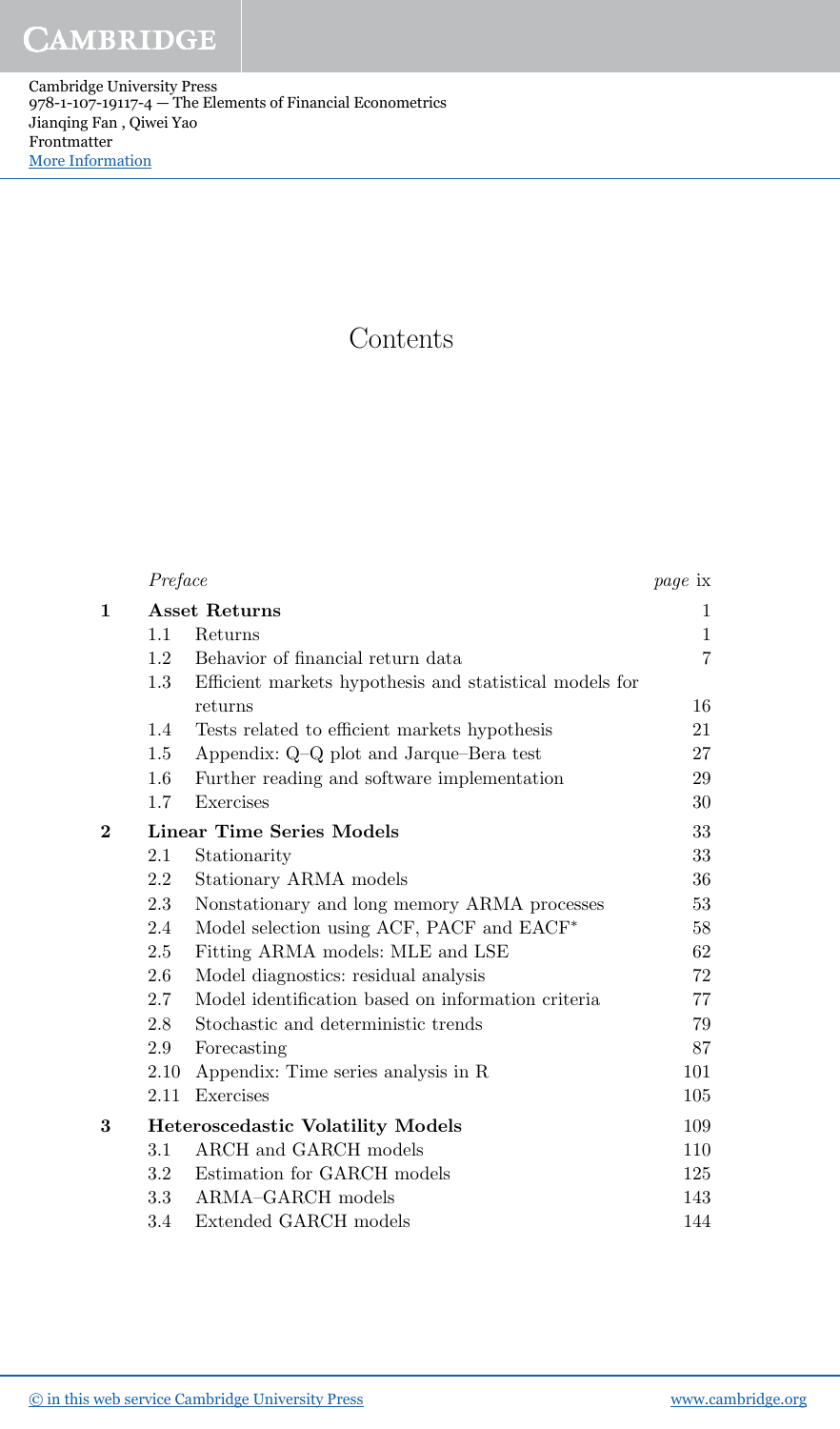Cambridge University Press 978-1-107-19117-4 — The Elements of Financial Econometrics Jianqing Fan , Qiwei Yao Frontmatter [More Information](www.cambridge.org/9781107191174)

| vi                      |            | Contents                                                                               |            |
|-------------------------|------------|----------------------------------------------------------------------------------------|------------|
|                         | 3.5        | Stochastic volatility models                                                           | 155        |
|                         | 3.6        | Appendix: State space models*                                                          | 160        |
|                         | 3.7        | Exercises                                                                              | 168        |
| $\overline{\mathbf{4}}$ |            | <b>Multivariate Time Series Analysis</b>                                               | 171        |
|                         | 4.1        | Stationarity and autocorrelation matrices                                              | 171        |
|                         | 4.2        | Vector autoregressive models                                                           | 176        |
|                         | 4.3        | Cointegration                                                                          | 194        |
|                         | 4.4        | Exercises                                                                              | 209        |
| $\bf{5}$                |            | <b>Efficient Portfolios and Capital Asset Pricing Model</b>                            | 211        |
|                         | 5.1        | Efficient portfolios                                                                   | 211        |
|                         | $5.2\,$    | Optimizing expected utility function                                                   | 219        |
|                         | 5.3        | Capital asset pricing model                                                            | 221        |
|                         | 5.4        | Validating CAPM                                                                        | 226        |
|                         | 5.5        | Empirical studies                                                                      | 234        |
|                         | 5.6        | Cross-sectional regression                                                             | 239<br>240 |
|                         | 5.7<br>5.8 | Portfolio optimization without a risk-free asset<br>CAPM with unknowing risk-free rate | 248        |
|                         | 5.9        | Complements                                                                            | 252        |
|                         | 5.10       | Exercises                                                                              | 254        |
| 6                       |            | <b>Factor Pricing Models</b>                                                           | 257        |
|                         | 6.1        | Multifactor pricing models                                                             | 257        |
|                         | 6.2        | Applications of multifactor models                                                     | 262        |
|                         | 6.3        | Model validation with tradable factors                                                 | 264        |
|                         | 6.4        | Macroeconomic variables as factors <sup>*</sup>                                        | 274        |
|                         | 6.5        | Selection of factors                                                                   | 274        |
|                         | 6.6        | Exercises                                                                              | 283        |
| 7                       |            | Portfolio Allocation and Risk Assessment                                               | 286        |
|                         | $7.1\,$    | Risk assessment of large portfolios                                                    | 286        |
|                         | 7.2        | Estimation of a large volatility matrix                                                | 297        |
|                         | 7.3        | Portfolio allocation with gross-exposure constraints                                   | 317        |
|                         | 7.4        | Portfolio selection and tracking                                                       | 322        |
|                         | 7.5        | Empirical applications                                                                 | 325        |
|                         | 7.6        | Complements                                                                            | 328        |
|                         | 7.7        | Exercises                                                                              | 331        |
| 8                       |            | <b>Consumption based CAPM</b>                                                          | 333        |
|                         | 8.1        | Utility optimization                                                                   | 333        |
|                         | 8.2        | Consumption-based CAPM                                                                 | 336        |
|                         | 8.3        | Mean-variance frontier*                                                                | 342        |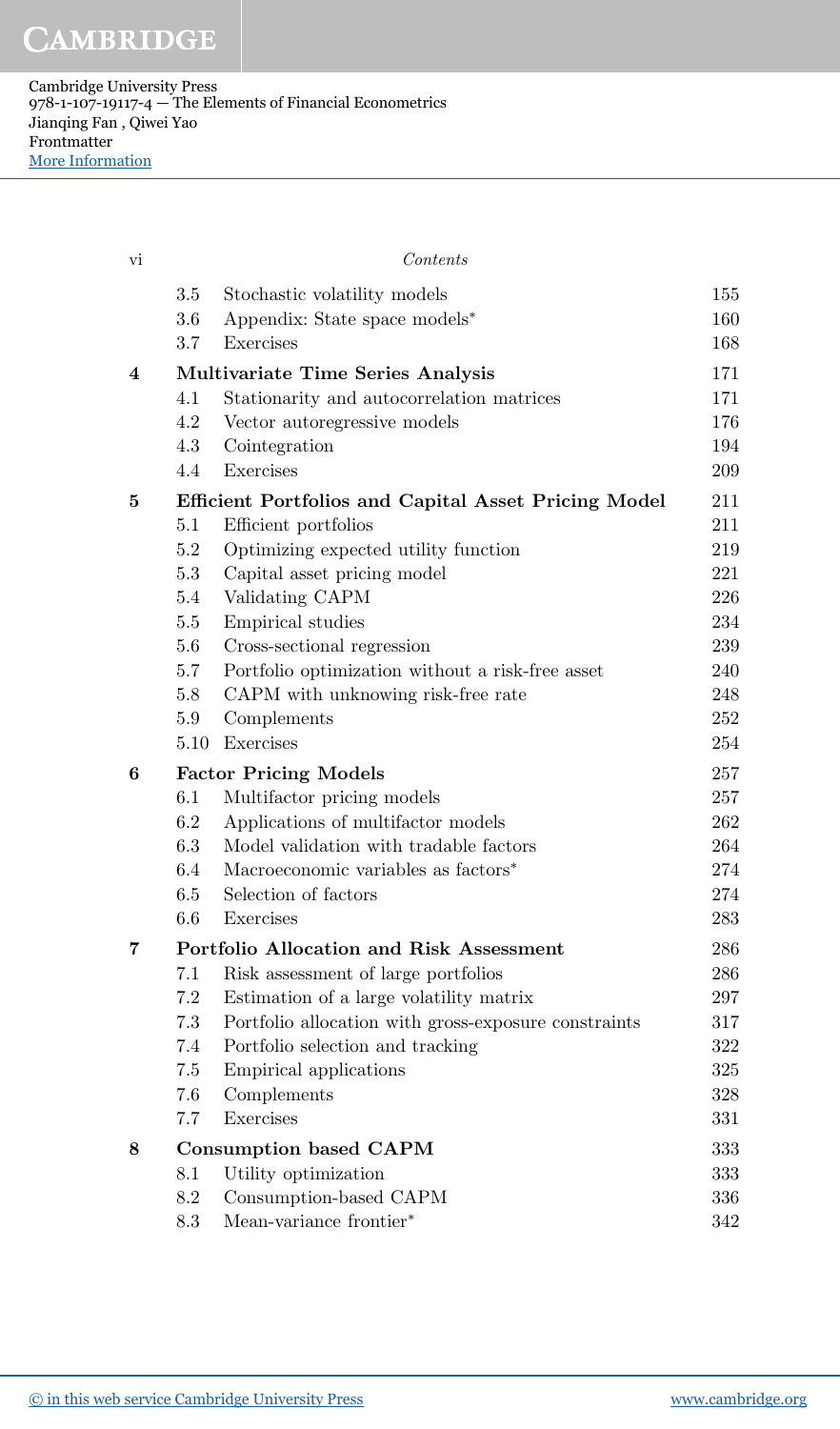Cambridge University Press 978-1-107-19117-4 — The Elements of Financial Econometrics Jianqing Fan , Qiwei Yao Frontmatter [More Information](www.cambridge.org/9781107191174)

|            |     | Contents                           | vii |
|------------|-----|------------------------------------|-----|
|            | 8.4 | Exercises                          | 345 |
| 9          |     | Present-value Models               | 346 |
|            | 9.1 | Fundamental price                  | 346 |
|            | 9.2 | Rational bubbles                   | 348 |
|            | 9.3 | Time-varying expected returns      | 351 |
|            | 9.4 | Empirical evidence                 | 354 |
|            | 9.5 | Linear regression under dependence | 359 |
|            | 9.6 | Exercises                          | 365 |
| References |     |                                    | 366 |
|            |     | Author Index                       | 375 |
|            |     | <i>Subject Index</i>               | 378 |
|            |     |                                    |     |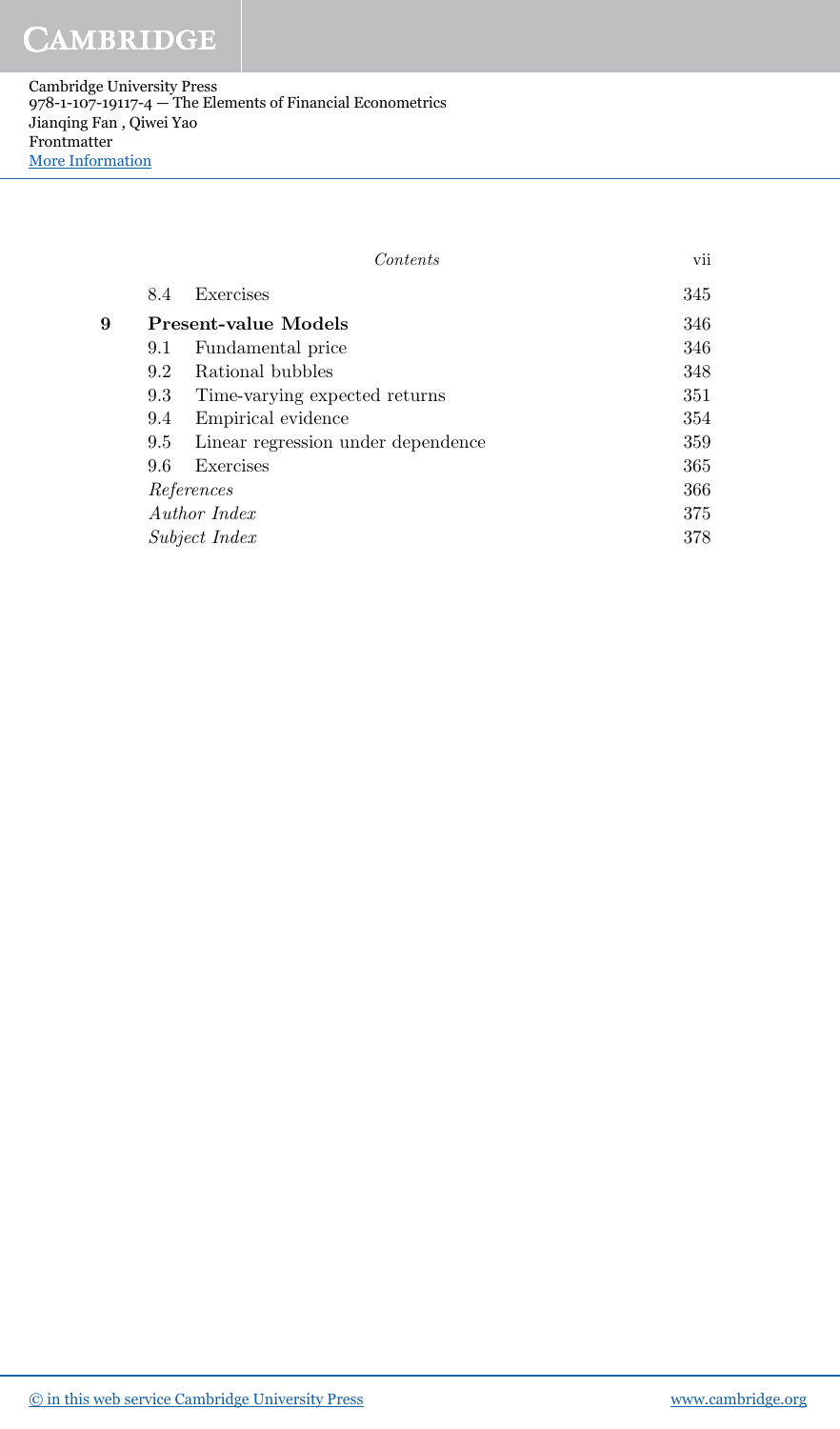Cambridge University Press 978-1-107-19117-4 — The Elements of Financial Econometrics Jianqing Fan , Qiwei Yao Frontmatter [More Information](www.cambridge.org/9781107191174)

## Preface

This is an introductory textbook for financial econometrics at the master's level. Readers are assumed to have some background in calculus, linear algebra, statistics, and probability, all at undergraduate level. Knowledge in economics and finance is beneficial but not essential.

This book grew out of the lecture notes for the "Financial Econometrics" course taught by Jianqing Fan for Master in Finance students at Princeton University since 2003 and for Master in Financial Engineering students at Fudan University since 2011. The audiences are always very broad with diverse backgrounds in mathematics, physics, computer science, economics, or finance. Those talented students wish to learn fundamentals of financial econometrics in order to work in the financial industry or to pursue a Ph.D. degree in related fields. The challenge is to give all of them sufficient financial econometrics knowledge upon the completion of the class. This textbook is written with the aim to achieve such an ambitious goal.

We trust that the book will be of interest to those coming to the area for the first time, to readers who already have an economics and finance background but would like to further sharpen their quantitative skills, and also to those who have strong quantitative skills and would like to learn how to apply them to finance. Application-oriented analysts will also find this book useful, as it focuses on methodology and includes numerous case studies with real data sets. We purposely keep the level of mathematics moderate, as the power of the quantitative methods can be understood without sophisticated technical details. We also avoid the cook book style of writing, as a good understanding of statistical and econometric principles in finance enables readers to apply the knowledge far beyond the problems stated in the book. Numerical illustration with real financial data is included throughout the book. We also indicate, whenever possible, where to find the relevant R codes to implement the various methods. Due to the nature of the subject,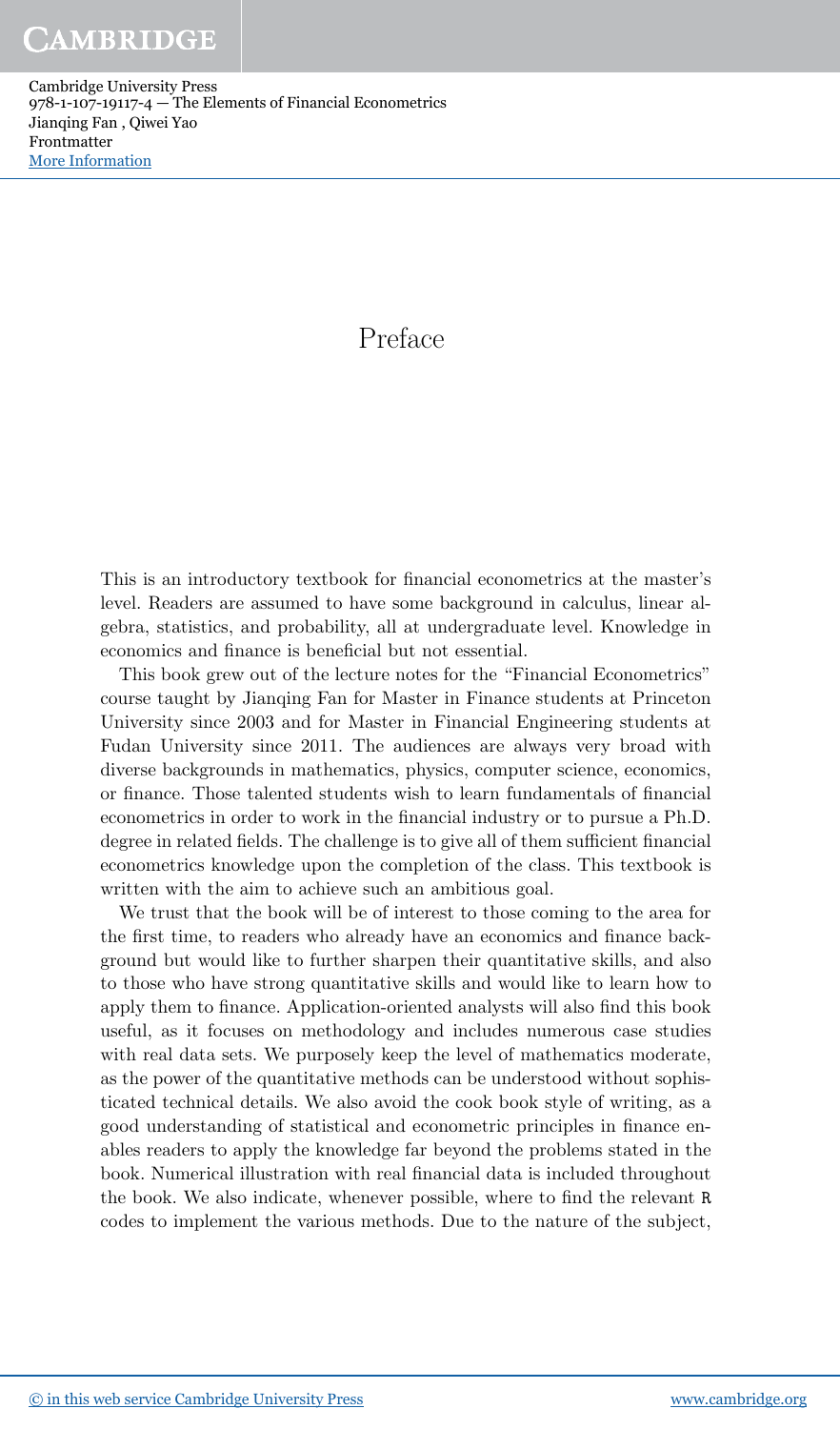Cambridge University Press 978-1-107-19117-4 — The Elements of Financial Econometrics Jianqing Fan , Qiwei Yao Frontmatter [More Information](www.cambridge.org/9781107191174)

## x Preface

it is inevitable that we occasionally step into more sophisticated techniques which rely on more advanced mathematics; such sections are marked with "∗" and can be ignored by beginners. Most technical arguments are collected in a "Complements" section at the end of some chapters, but key ideas are left within the main body of the text.

What is financial econometrics? Broadly speaking, it is an interdisciplinary subject that uses statistical methods and economic theory to address a variety of quantitative problems in finance. These include building financial models, testing financial economics theory, simulating financial systems, volatility estimation, risk management, capital asset pricing, derivative pricing, portfolio allocation, proprietary trading, portfolio and derivative hedging, among others. Financial econometrics is an active field of integration of finance, economics, probability, statistics, and applied mathematics. Financial activities generate many new problems and products, economics provides useful theoretical foundation and guidance, and quantitative methods such as statistics, probability and applied mathematics are essential tools for solving quantitative problems in finance. Professionals in finance now routinely use sophisticated statistical techniques and modern computation power in portfolio management, proprietary trading, derivative pricing, financial consulting, securities regulation, and risk management.

When the class was first taught in 2003, there were very few books on financial econometrics. The books that had a strong impact on our preparation of lecture notes were Campbell et al. (1997) and Fan and Yao (2003). With one semester of teaching, we can only cover the important elements of financial econometrics. We use this name as the title of the book, as it also reflects the modular aspect of the book. This allows us to expand this textbook to cover other fundamental materials in the future. For example, "Simulation methods in finance" and "Econometrics of continuous time finance" are taught at Princeton, but are not included in this book nor in Fudan's financial engineering class due to time constraints. Another important topic that we wish to cover is the analysis of high-frequency financial data.

The book consists of two integrated parts: The first four chapters are on time series aspects of financial econometrics while the last five chapters focus on cross-sectional aspects. The introduction in Chapter 1 sets the scene for the book: using two financial price time series we illustrate the stylized features in financial returns. The efficient markets hypothesis is deliberated together with statistical tests for random walks and white noise. A compact view of linear time series models is given in Chapter 2, including ARMA models, random walks, and inference with trends. We also include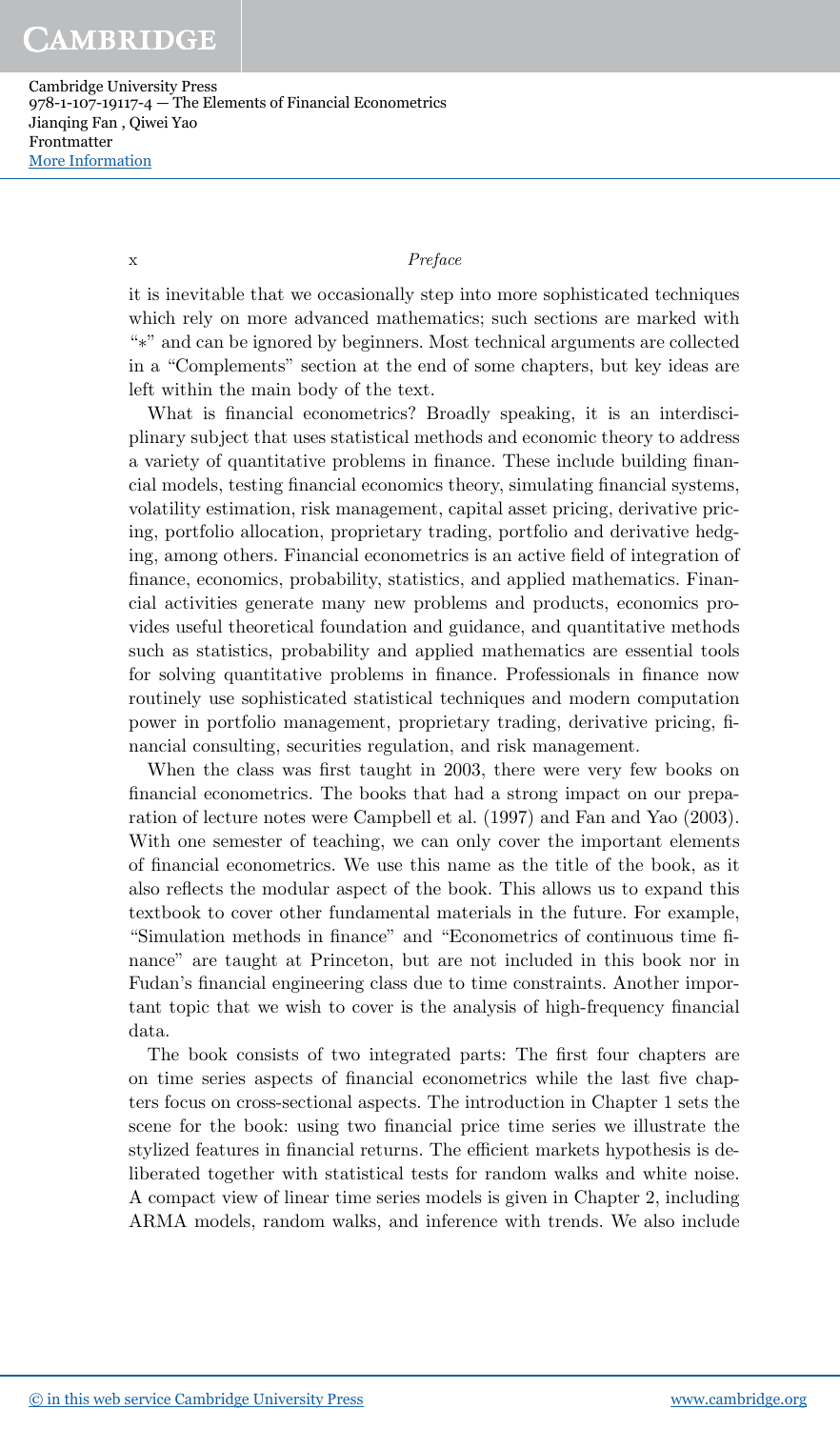Cambridge University Press 978-1-107-19117-4 — The Elements of Financial Econometrics Jianqing Fan , Qiwei Yao Frontmatter [More Information](www.cambridge.org/9781107191174)

## Preface  $x$ i

a brief introduction to the exponential smoothing based forecasting techniques for trends and momentum, which are widely used in the financial industry. Chapter 3 introduces various heteroscedastic volatility models. A compact introduction to state space models including techniques such as Kalman filter and particle filters is included as an appendix. Chapter 4 contains some selective topics in multivariate time series analysis. Within the context of vector autoregressive models, we also introduce topics such as Granger causality, impulse response functions, and cointegration, as they play important roles in economics and finance.

The second part begins with Chapter 5, which introduces portfolio theory and derives the celebrated capital asset model. We also introduce statistical techniques to test such a celebrated model and provide extensive empirical studies. Chapter 6 extends the capital asset pricing model to a multi-factor pricing model. The applications of the factor models and econometrics tests on the validity of such pricing models are introduced. In addition, principal component analysis and factor analysis are briefly discussed. Chapter 7 touches on several practical aspects of portfolio allocation and risk management. The highlights of this chapter include risk assessments of large portfolios, portfolio allocation under gross-exposure constraints, and large volatility matrix estimation using factor models and covariance regularization. Chapter 8 derives the capital asset pricing model from a consumption, investment, and saving point of view. This gives students a different perspective on where the financial prices come from and a chance to appreciate how this differs from pricing financial derivatives. Chapter 9 calculates the prices implied by the models of returns. It gives us an idea of what the fundamental price of a stock is and how the prices are related to the dividend payments and short-term interest rates.

Many people have been of great help to our work on this book. Early drafts of this book have been taught to roughly five hundred students and there are also our enthusiastic readers. In particular, we are grateful to Yingying Fan, Yue Niu, Jingjing Zhang, Feng Yang, Weijie Gu, Xin Tong, Wei Dai, Jiawei Yao, Xiaofeng Shi, and Weichen Wang for their gracious assistance teaching the Financial Econometrics class at Princeton. Réne Carmona provided us with his course outlines on Financial Econometrics which helped us in the selection of the topics of the course. Many treatments of ARIMA models are inspired by the lecture notes of George Tiao. Alex Furger and Michael Lachans spent a great amount of their precious time proof-reading the final version of the book. We are very grateful for their contributions and generosity. We would like to thank Yacine Ait-Sahalia and Yazhen Wang for stimulating discussions on the topic and Shaojun Guo for formatting the